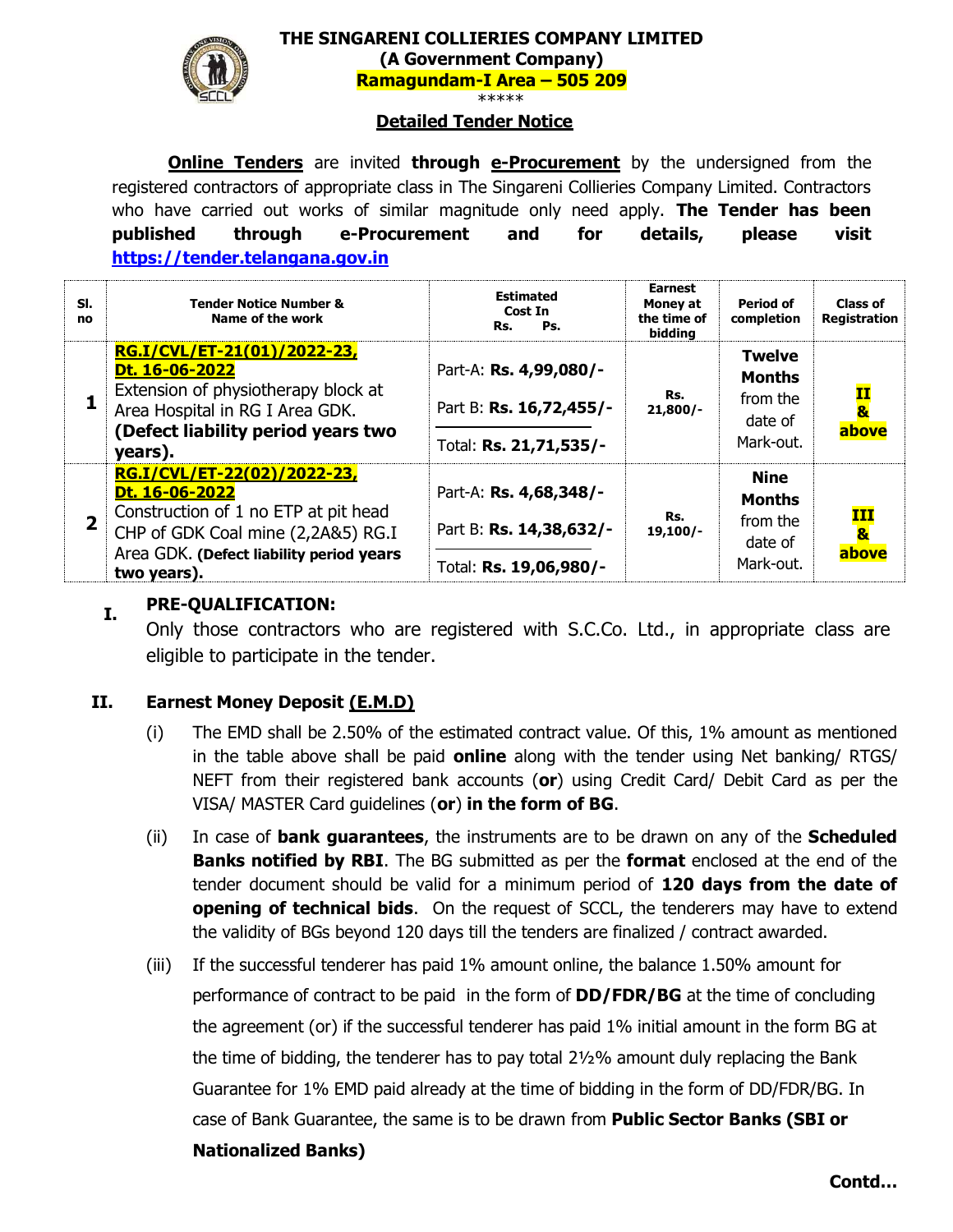## **Page-2**

## **III. TENDERING PROCEDURE:**

- 1. The bidder shall scan and upload the following documents while participating in the tender
	- a) Contractor registration certificate issued by SCCL valid as on the date of opening of bids.
	- b) EMD instrument.
- 2. The successful tenderer shall submit copy of **GST registration certificate/PAN card** at the time of concluding the agreement.
- 3. The Price Bid is provided in 2 parts.

**Part 'A'** contains Schedule of quantities and rates for Cement & Steel to be issued by SCCL on Sale Invoice. Bidder is not allowed to quote for this and hence not uploaded on e-procurement.

Bidders are requested to go through special clauses provided in Part 'A'

**Part 'B'** contains schedule of quantities and rates for other construction items and uploaded on e-procurement to enable the bidders to quote their uniform percentage on this.

## 4. **The ceiling of tender premium shall be 5%.**

5. The price bids of the bidders who have submitted the above documents will be opened on the specified date. In case of extension of the date of opening of bids, suitable corrigendum will be published in the e-procurement platform.

## 6. **Dates for submission / opening of bids:**

(a) Bid submission Start Date and Time **18-06-2022** from 04:00 P.M.

(b) Last date for Submission of Bids online is **02-07-2022** up to 04:00 PM.

The **Price Bids** will be opened at 05:00 PM on **02-07-2022** at the Office of General Manager/RG.I.

- 7. The Tenderer has to keep his tender valid for **120 days** from the date of opening of price bids.
- 8. The successful tenderer shall submit self attested copy of PAN card at the time of concluding the agreement.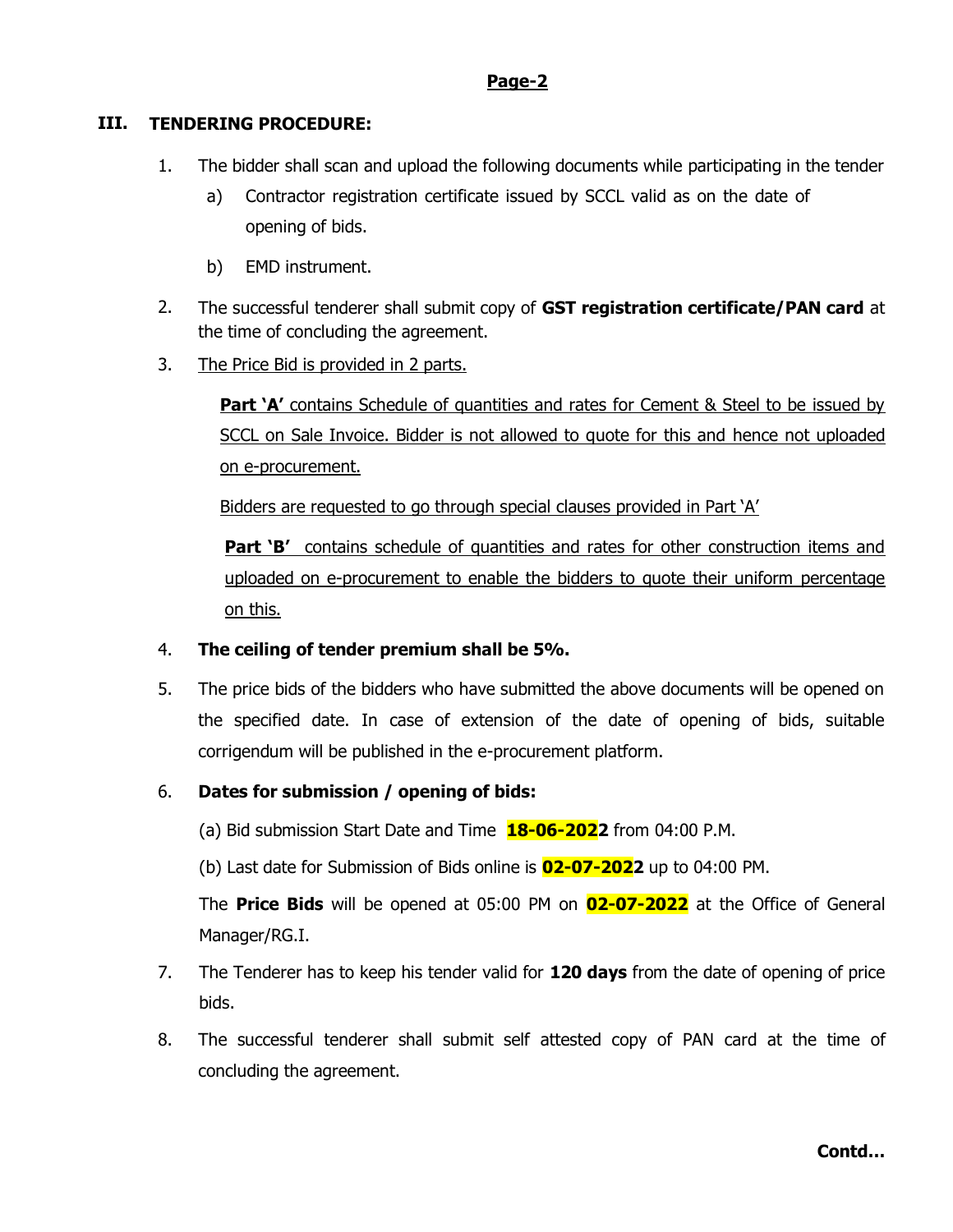#### **Page-3**

## **IV. OTHER INFORMATION TO THE BIDDER:**

#### 1. **Submission of hard copies of the documents & original E.M.D. instruments:**

The Department will notify the successful bidder for submission of hard copy of registration certificate and original EMD uploaded at the time of bidding.

Further after award of work, the 2½% EMD for performance of contract is to be kept valid for a period as detailed below (i.e., period of completion plus defect liability period

plus 3 months) as stated in pre paras.

| S.No | Tender No                  | EMD Validity (In months) |
|------|----------------------------|--------------------------|
|      | RG.I/CVL/ET-21(01)/2022-23 |                          |
|      | RG.I/CVL/ET-22(02)/2022-23 |                          |

2. If any successful bidder fails to submit the above within the stipulated time, they will be suspended from participating in the tenders on e-procurement for a period of **three years**.

#### 3. **e-Procurement Transaction Fee:**

The participating bidder should pay e-procurement Transaction Fee @ 0.03% on the estimated contract value of the work subject to prevailing ceiling amounts with GST online.

Further, successful bidder has to pay e-procurement corpus fund at 0.04% of Estimated Contract Value of the work subject to prevailing ceiling amounts before entering in to the agreement. However, there will not be any charges towards e-procurement fund in case of works with ECV less than and up to Rs. 10 Lakhs.

## 4. **Conditional tenders will not be accepted.**

- 5. **Price Adjustment Clause:** Price adjustment clause is applicable for this works.
- 6. The undersigned reserves the right to accept any tender in full or in part or to reject any or all tenders without assigning reasons.